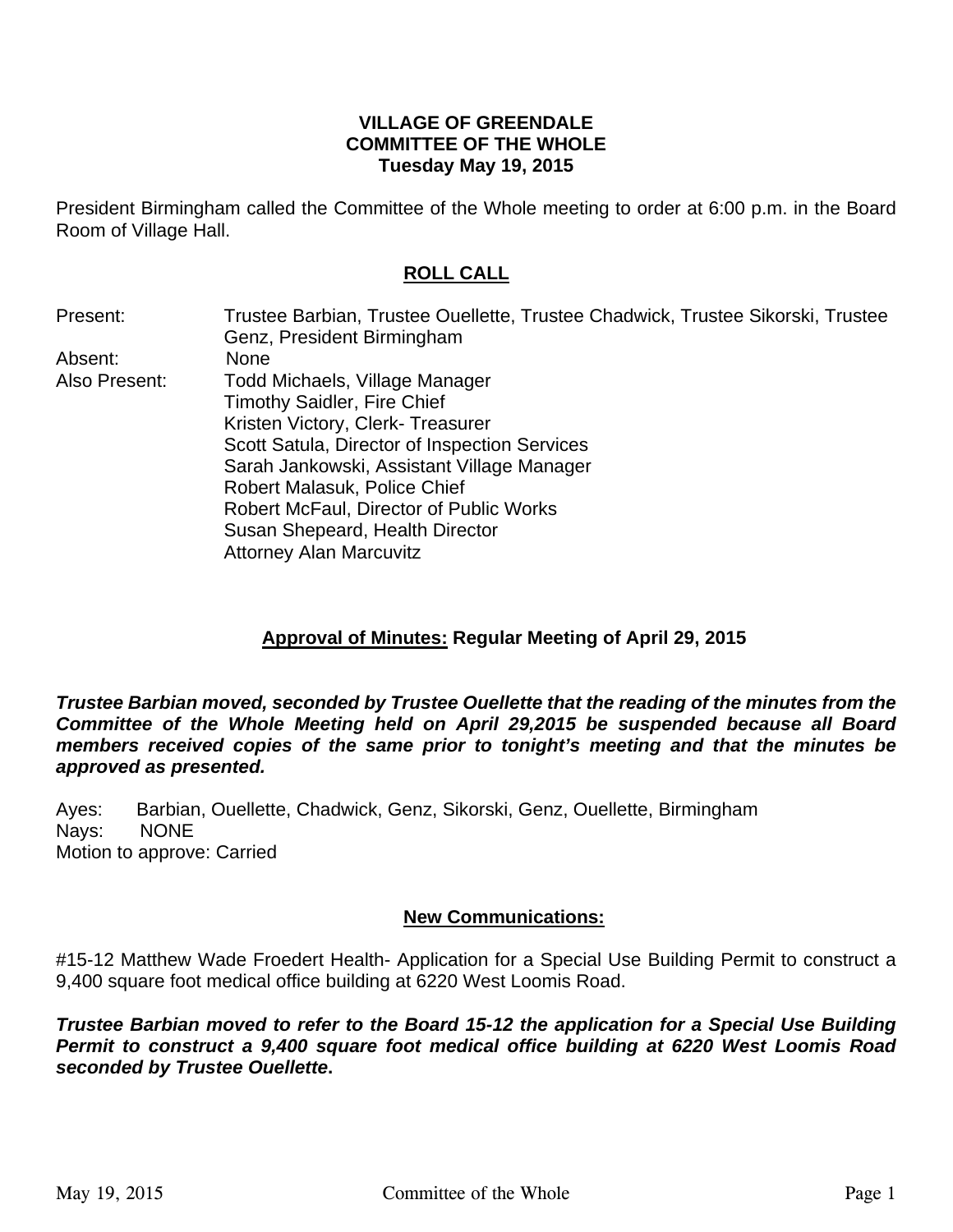Discussion: The Comments from the Board were positive toward this project.

Ayes: Barbian, Ouellette, Chadwick, Sikorski, Genz, Birmingham Nays: NONE Motion to Refer: Carried

## **Citizens' Comments:**

William F. Kienzle 7306 Devonshire Ave. spoke regarding his desire to have the tree that was taken down in front of his house replaced.

Bill Folks with Total Construction of 237 Harrison in Waukesha stood and spoke about his bid for the cultural center being thrown out and his request that it be reconsidered.

## **Standing Committee Reports:**

- A) Finance Committee- Trustee Barbian
	- i. Consider awarding the bids of the Hose Tower Renovation Project (FC 15-08)

#### *No action was taken on this item due to the Board requesting further research be done by the staff.*

ii. Consider approval of Applications of Beverage Operators Licenses (FC 15-09)

## *Trustee Barbian moved to recommend to the Board, seconded by Trustee Ouellette that all beverage operators who had completed their training as listed be approved.*

Beverage Operators approved are as follows:

Michelle Majdecki, Gina Sanfelippo, Samantha Keen, Mary Serrano, and Jeffrey Bartels.

Ayes: Barbian, Ouellette, Chadwick, Sikorski, Genz, Birmingham Nays: NONE Motion to Approve: Carried

- B) Planning Commission- held on May 13, 2015, Trustee Chadwick
	- i. Consider approval of a Special Use Request to make alterations to the Panther Pub located at 5651 Broad Street (#15-10/PC15-05)

## *The Plan Commission recommends and Trustee Chadwick so moved, seconded by Trustee Barbian to recommend the Board approve the Special Use Request to make alterations to the Panther Pub located at 5651 Broad Street #15-10/PC 15-05.*

These alterations would be done to add shade to the back patio area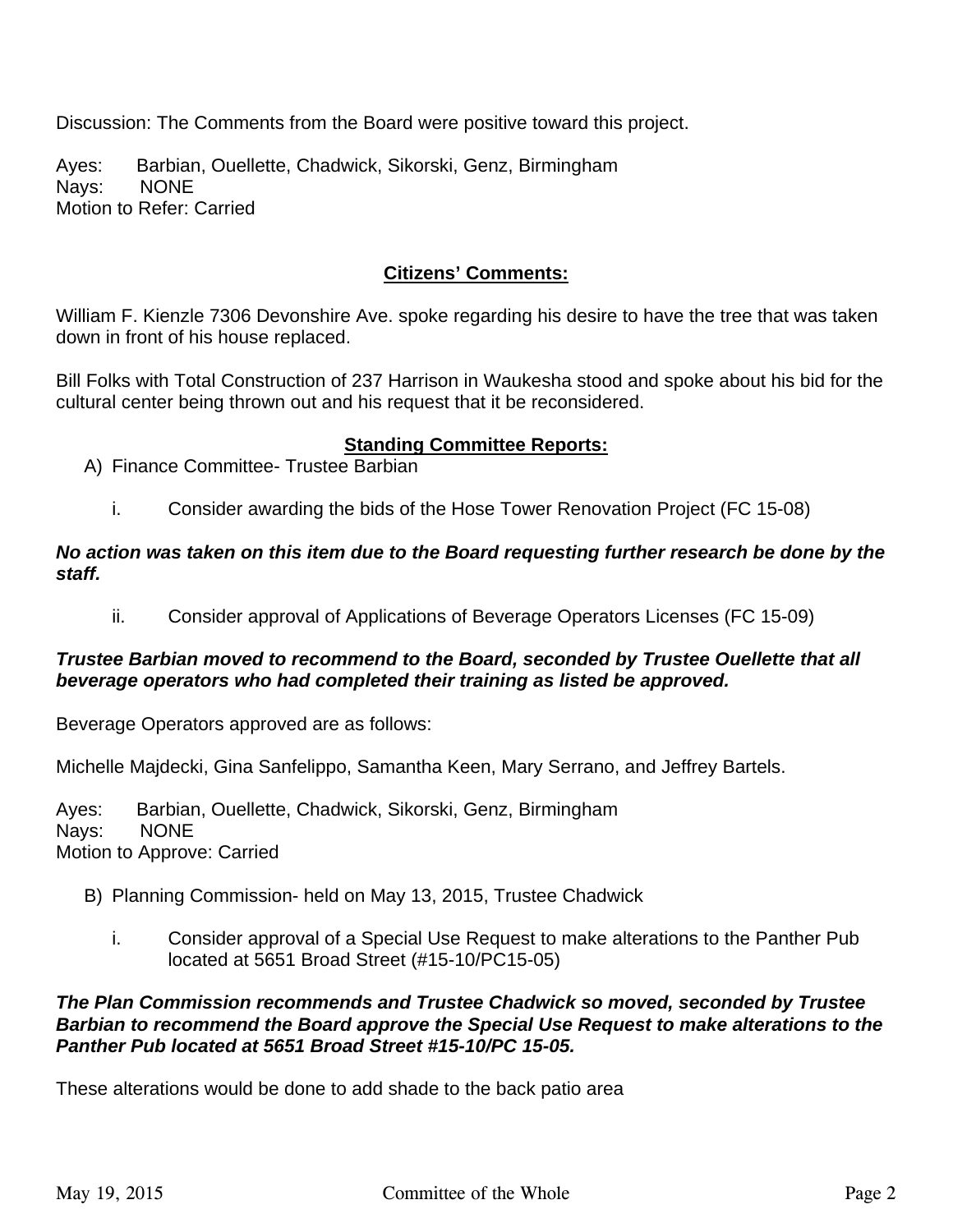Ayes: Chadwick, Barbian, Ouellette, Sikorski, Genz, Birmingham Nays: NONE Motion to Approve: Carried

ii. Consider approval of a Special Use Building Permit Request to build a new detached garage for the property located at 5564 Angle Land, in the R-4 Single Family Detached and Semi-detached residence district (#15-11/ PC 15-06)

## *The Plan Commission, the Plan Consultant, and Trustee Chadwick so moved, seconded by Trustee Sikorski to recommend the Board approve the Special Use Building Permit Request to build a new detached garage for the property located at 5564 Angle Land, in the R-4 Single Family Detached and Semi-detached residence district (#15-11/ PC 15-06)*

Ayes: Chadwick, Sikorski, Barbian, Ouellette, Genz, Birmingham Nays: NONE Motion to Approve: Carried

- C) Library Board- Trustee Sikorski related many positive statistics regarding citizen use of the Library and enumerated many positive things going on at the Library, including that they are now providing notary services.
- D) There was no Public Works meeting.
- E) Board of Health- Trustee Genz reported many visitors to the Board of Health meeting. They had a presentation on the dangers of second-hand smoke.
- F) Health & welfare- none.
- G) Park & Recreation- Trustee Ouellette
	- i. Consider affirmation of Proclamation No. P2015-09- Proclaiming Saturday, June 27, 2015 as Greendale Park and Recreation Day in the Village of Greendale in recognition of their 75<sup>th</sup> Anniversary.

### *Trustee Barbian moved to recommend affirming Proclamation No. P2015-09- Proclaiming Saturday, June 27, 2015 as Greendale Park and Recreation Day in the Village of Greendale in recognition of their 75th Anniversary, seconded by Trustee Sikorski.*

Discussion: Trustee Sikorski also noted this is Jackie Schweitzer's 25<sup>th</sup> anniversary with the Park and Recreation department and congratulations to her on a job well done.

Ayes: Barbian, Ouellette, Chadwick, Sikorski, Genz, Birmingham Nays: NONE Motion to Affirm: Carried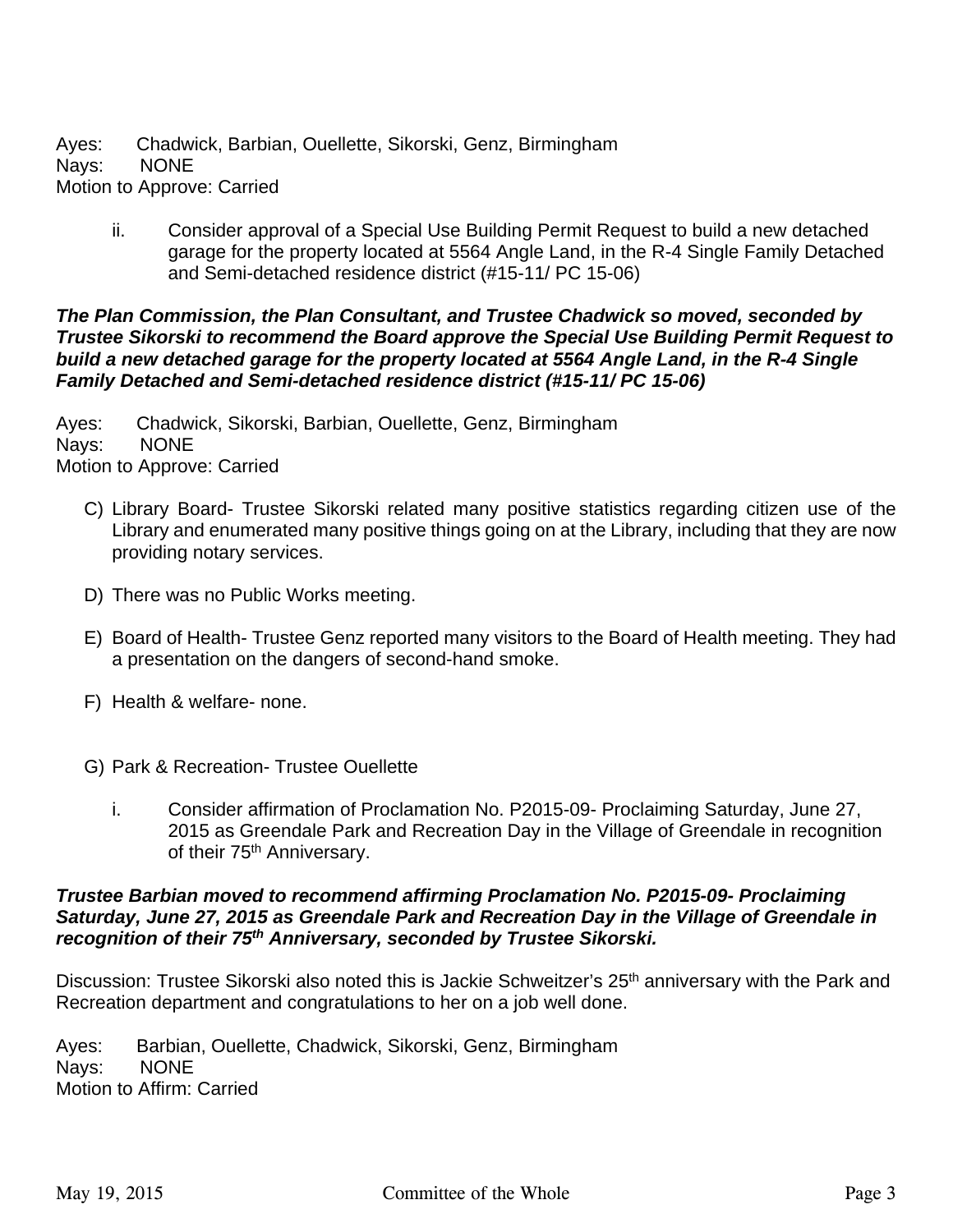## **Old Business:**

#### **None**

### **New Business:**

A) BOT 15-23- Consider approving a Parade Permit Application- Greendale Garden Gazers- "2015 Greendale Garden Gazing Walking Tour"

## **Trustee Chadwick moved seconded by Trustee Sikorski to recommend approval of a Parade** *Permit Application- Greendale Garden Gazers- "2015 Greendale Garden Gazing Walking Tour" to the Board.*

Discussion: Assistant Village Manager stated the tour would take place on Saturday July 11<sup>th</sup> from 8:00am and last until noon in the "A" section and that the Village has been provided their certificate of insurance.

Ayes: Chadwick, Sikorski, Barbian, Ouellette, Genz, Birmingham Nays: NONE Motion to Approve: Carried

B) Consider affirming Proclamation No. P2015-11- Proclaiming Saturday, June, 6, 2015 as Hal Prey Day in the Village of Greendale in recognition of his numerous contributions to the Community.

## *Trustee Chadwick moved to refer Proclamation No. P2015-11- Proclaiming Saturday, June, 6, 2015 as Hal Prey Day in the Village of Greendale to the Board, seconded by Trustee Barbian.*

Ayes: Chadwick, Sikorski, Barbian, Ouellette, Genz, Birmingham Nays: NONE Motion to Approve: Carried

## **Adjournment to Closed Session:**

President Birmingham read:

The Committee shall convene in Closed Session pursuant to Wisconsin State Statute Section 19.85(1)(e) to deliberate or negotiate the purchasing of public properties, the investing of public funds, or conducting other specified public business, whenever competitive or bargaining reasons require a closed session. Specifically, to discuss strategy relevant to redevelopment in the Southridge Mall Area and negotiations with the Village's Police and Firefighter Unions.

The Committee will not return to open session to act on matters discussed.

## *Trustee Barbian moved, seconded by Trustee Ouellette to move to a closed session.*